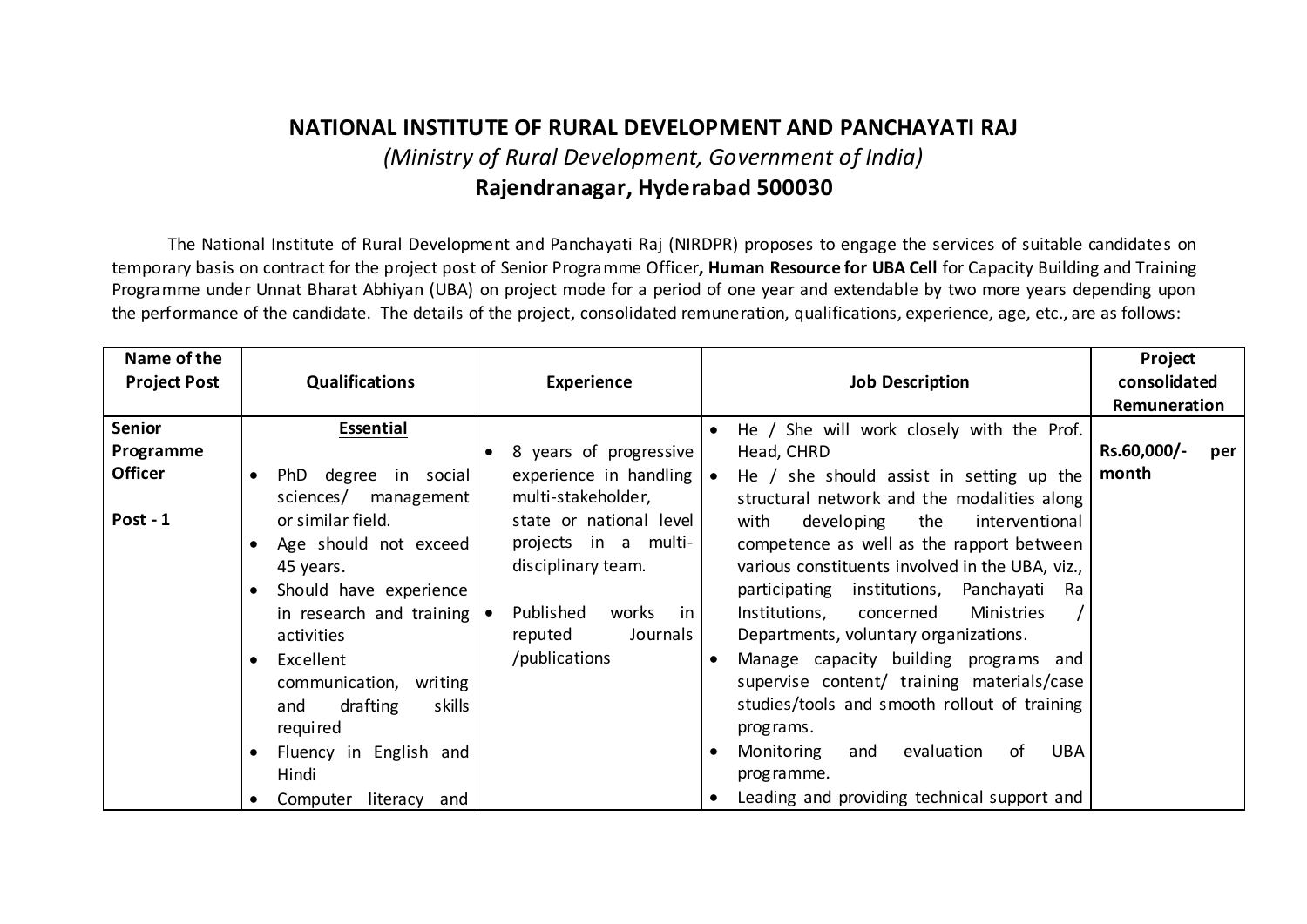| ability to work efficiently<br>in MS Office<br>Excellent<br>presentation/delivery<br>skills | planning,<br>UBA team in<br>guidance to<br>implementing and reporting various project<br>activities.<br>Compile, analyze, discuss and finalize cluster<br>specific (group of villages) capacity building<br>needs in consultation with Prof & Head,<br>CHRD.<br>Project<br>development,<br>proposal<br>report<br>writing, data analysis, and presentation |
|---------------------------------------------------------------------------------------------|-----------------------------------------------------------------------------------------------------------------------------------------------------------------------------------------------------------------------------------------------------------------------------------------------------------------------------------------------------------|
|---------------------------------------------------------------------------------------------|-----------------------------------------------------------------------------------------------------------------------------------------------------------------------------------------------------------------------------------------------------------------------------------------------------------------------------------------------------------|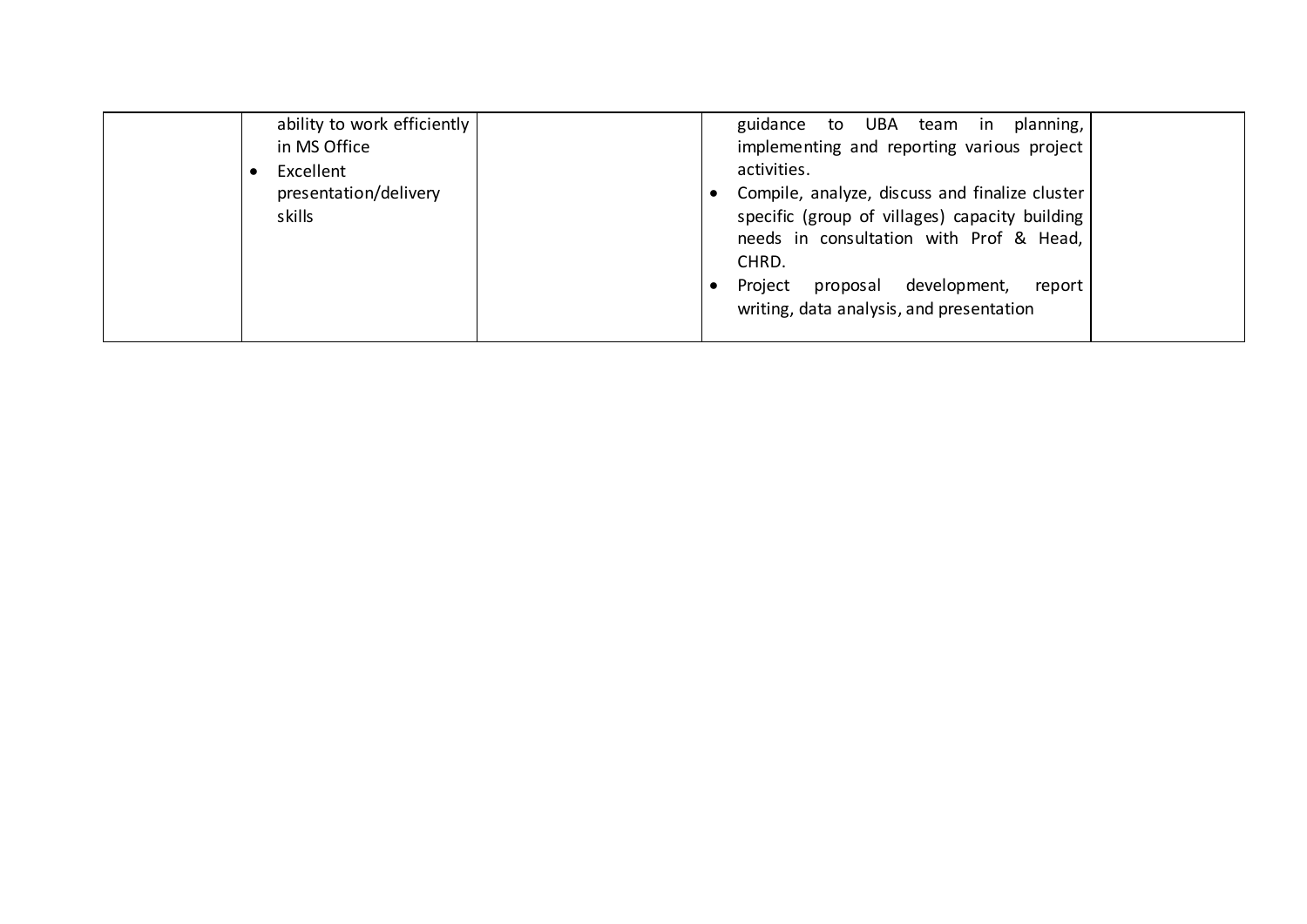## **NATIONAL INSTITUTE OF RURAL DEVELOPMENT AND PANCHAYATI RAJ** *(Ministry of Rural Development, Government of India)* **Rajendranagar, Hyderabad 500030**

The National Institute of Rural Development and Panchayati Raj (NIRDPR) proposes to engage the services of suitable candidates on temporary basis on contract for the project posts of **Programme Officer, Human Resource for UBA Cell for Capacity Building and Training Programme under Unnat Bharat Abhiyan (UBA)** on project mode for a period of one year and extendable by two more years depending upon the performance of the candidate. The details of the project, consolidated remuneration, qualifications, experience, age, etc., are as follows:

| Name of the<br><b>Project Post</b>            | <b>Qualifications</b>                                                                                                                                                                                                                                                                         | <b>Experience</b>                                                                                                                                                                                                | <b>Job Description</b>                                                                                                                                                                                                                                                                                                                                                                                                                                                  | Project<br>consolidated<br>Remuneratio<br>n |
|-----------------------------------------------|-----------------------------------------------------------------------------------------------------------------------------------------------------------------------------------------------------------------------------------------------------------------------------------------------|------------------------------------------------------------------------------------------------------------------------------------------------------------------------------------------------------------------|-------------------------------------------------------------------------------------------------------------------------------------------------------------------------------------------------------------------------------------------------------------------------------------------------------------------------------------------------------------------------------------------------------------------------------------------------------------------------|---------------------------------------------|
| Programame<br><b>Officer</b><br>Posts $-$ (2) | <b>Essential</b><br>Degree/Master Degree in any<br>discipline<br>Age should not exceed 35<br>years<br>Good communication, writing<br>and drafting skills required<br>Fluency in English and Hindi<br>Computer literacy and ability<br>to work efficiently in MS<br>Office<br><b>Desirable</b> | 4 years of progressive<br>$\bullet$<br>experience in state or<br>national level projects.<br>coordination,<br>Project<br>$\bullet$<br>with<br>preferably<br>some<br>experience<br>at<br>state<br>/National level | To assist the Prof. & Head (CHRD)<br>$\bullet$<br>and Senior Programme Officer in<br>organizing training programmes<br>capacity building and supervise<br>content / module development<br>Manage capacity building programs<br>and supervise content/module/<br>training materials/case studies/tools<br>and smooth rollout of training<br>prog rams<br>Monitoring and evaluation of UBA<br>$\bullet$<br>programme.<br>development,<br>Project<br>proposal<br>$\bullet$ | Rs.50,000/-<br>per month                    |
|                                               | Experience<br>in<br>capacity<br>building / training                                                                                                                                                                                                                                           |                                                                                                                                                                                                                  | report writing, data analysis, and<br>presentation                                                                                                                                                                                                                                                                                                                                                                                                                      |                                             |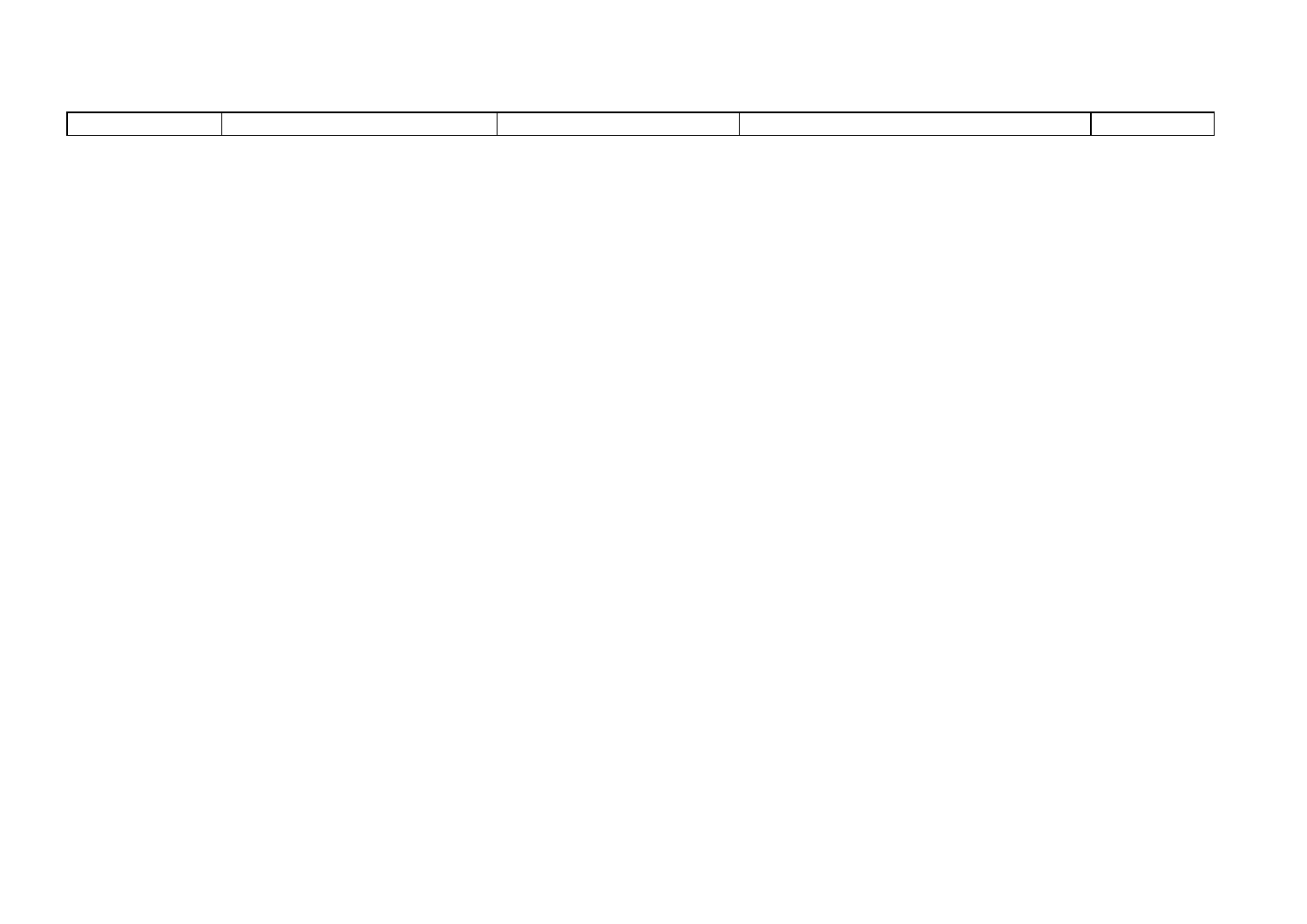#### **NATIONAL INSTITUTE OF RURAL DEVELOPMENT AND PANCHAYATI RAJ**

### *(Ministry of Rural Development, Government of India)* **Rajendranagar, Hyderabad 500030**

The National Institute of Rural Development and Panchayati Raj (NIRDPR) proposes to engage the services of suitable candidates on temporary basis on contract for the project post of **Project Assistant, Human Resource for UBA Cell for Capacity Building and Training Programme under Unnat Bharat Abhiyan (UBA)** on project mode for a period of one year and extendable by two more years depending upon the performance of the candidate. The details of the project, consolidated remuneration, qualifications, experience, age, etc., are as follows:

| Name of the<br><b>Project Post</b>    | <b>Qualifications</b>                                                                                                                                                                                                                                                                                                                                            | <b>Experience</b>                                                                            | <b>Job Description</b>                                                                                                                                                                                                                                     | Project<br>consolidated<br>Remuneration |
|---------------------------------------|------------------------------------------------------------------------------------------------------------------------------------------------------------------------------------------------------------------------------------------------------------------------------------------------------------------------------------------------------------------|----------------------------------------------------------------------------------------------|------------------------------------------------------------------------------------------------------------------------------------------------------------------------------------------------------------------------------------------------------------|-----------------------------------------|
| <b>Project Assistant</b><br>Posts - 1 | Essential<br>Degree in B Com/Finance<br>$\bullet$<br>Age should not exceed 35<br>years<br>Knowledge in Accountancy<br>and Talley is a must<br>Good communication, writing<br>and drafting skills required<br>Fluency in English and Hindi<br>Computer literacy and ability<br>to work efficiently in MS<br>Office<br><b>Desirable</b><br><b>MBA with finance</b> | 2 years of<br>progressive<br>$\bullet$<br>experience in state or<br>national level projects. | To assist the Prof. & Head (CHRD)<br>$\bullet$<br>and Senior/ Programme Officers in<br>organizing training programmes<br>To assist in preparing budget and<br>settle the Accounts<br>To do independent correspondence<br>with regard to the official work. | Rs.25,000/- per<br>month                |